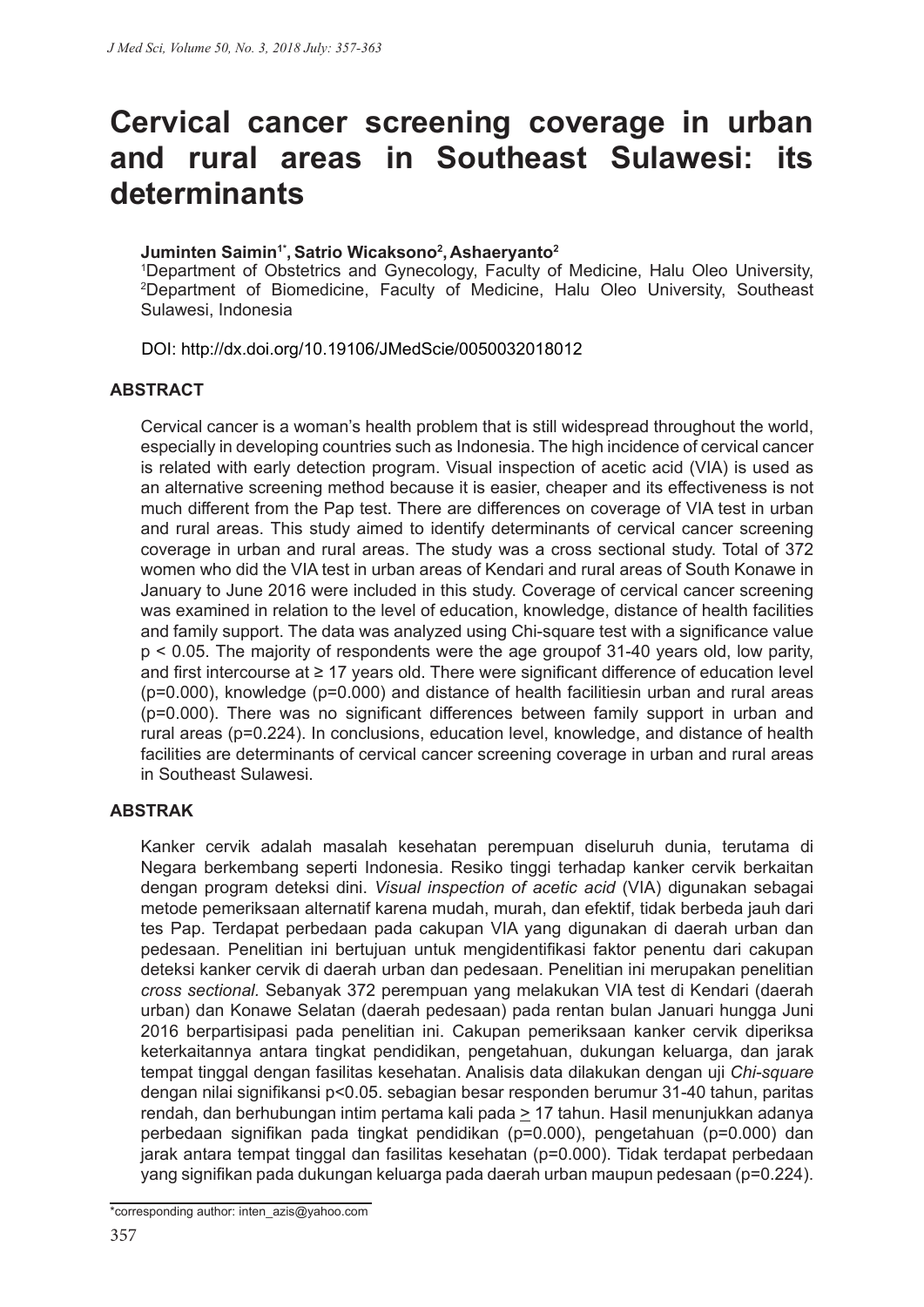Kesimpulan yang dapat diperoleh adalah tingkat pendidikan, pengetahuan, dan jarak tempat tinggal dan fasilitas kesehatan menentukan cakupan pemeriksaan kanker servik pada daerah urban dan pedesaan di Sulawesi Selatan.

*Keywords***:** distance of health facilities - education - knowledge – cervical cancer determinants

#### **INTRODUCTION**

Cervical cancer is a woman's health problem that is still widespread throughout the world, especially in developing countries such as Indonesia. In 2012, cervical cancer was the fourth most common cancer among women in worldwide. Around 528,000 new cases of cervical cancer were reported in 2012 and around 85% of cases occurred in developing countries. Around 266,000 women died of cervical cancer and around 87% of these deaths occurred in developing countries.1 The high incidence of cervical cancer were related with early detection program. The incidence of cervical cancer in developed countries was fewer than in developing countries, due to public awareness for early detection and prevention program.2-4

The majority of cervical cancer case (about 70%) is diagnosed at an advanced stages (stage IIb or more).<sup>5</sup> The majority of cervical cancer patients come to the clinic when symptoms have appeared and usually advanced stage.2,4 The treatment of advanced cervical cancer is more difficult, expensive, unsatisfied results and low life expectancy.<sup>6</sup>

The problem of cervical cancer in developing countries is associated with early detection program that still encountered many obstacles.<sup>2,4</sup> Some problems that were found such as facilities for cervical cancer screening, culture, family support, attitude, knowledge and education. Those problems affect difficulty to diagnose early cervical cancer.2,4,7-9 Inadequate health care and public health infrastructure, competing health priorities, and poverty prevent gaining traction of prevention programs.10

Cytology-based screening strategies have been effective in reducing rates of cervical cancer in the United States and other developed countries. Cytology-based screening is infeasible in low-resource settings, because they need skilled personnel, laboratory equipment, transporting and storing of cervical specimens.<sup>11</sup>

Visual inspection of acetic acid (VIA) is used as an alternative screening test of cervical cancer especially in developing countries. Effectiveness of VIA is not much different from Pap test. Moreover, it is easier and cheaper than the Pap test. The VIA test can be performed in primary health care due to the very simple equipment needed. In addition, the results can be immediately provided because it does not require repeated request, wider coverage, and no expert screener is required to examine the samples.<sup>4,11,12</sup>

There are differences on coverage of VIA test in urban and rural areas in Southeast Sulawesi. There were 7.56% of women who conducted VIA test in Lepo-Lepo Healthcare in Kendari City. While in Landono Healthcare in South Konawe District, there were 26.3% of women who conducted VIA test.<sup>13</sup> This study aimed to identify determinants of cervical cancer screening coverage with VIA test in urban and rural areas in Southeast Sulawesi. The data would be used to plan constructively steps in preparing early detection programs of cervical cancer with VIA test. For community health services, this study is conducted as suggestion to make activities that improve service quality and increase promotion and preventive efforts.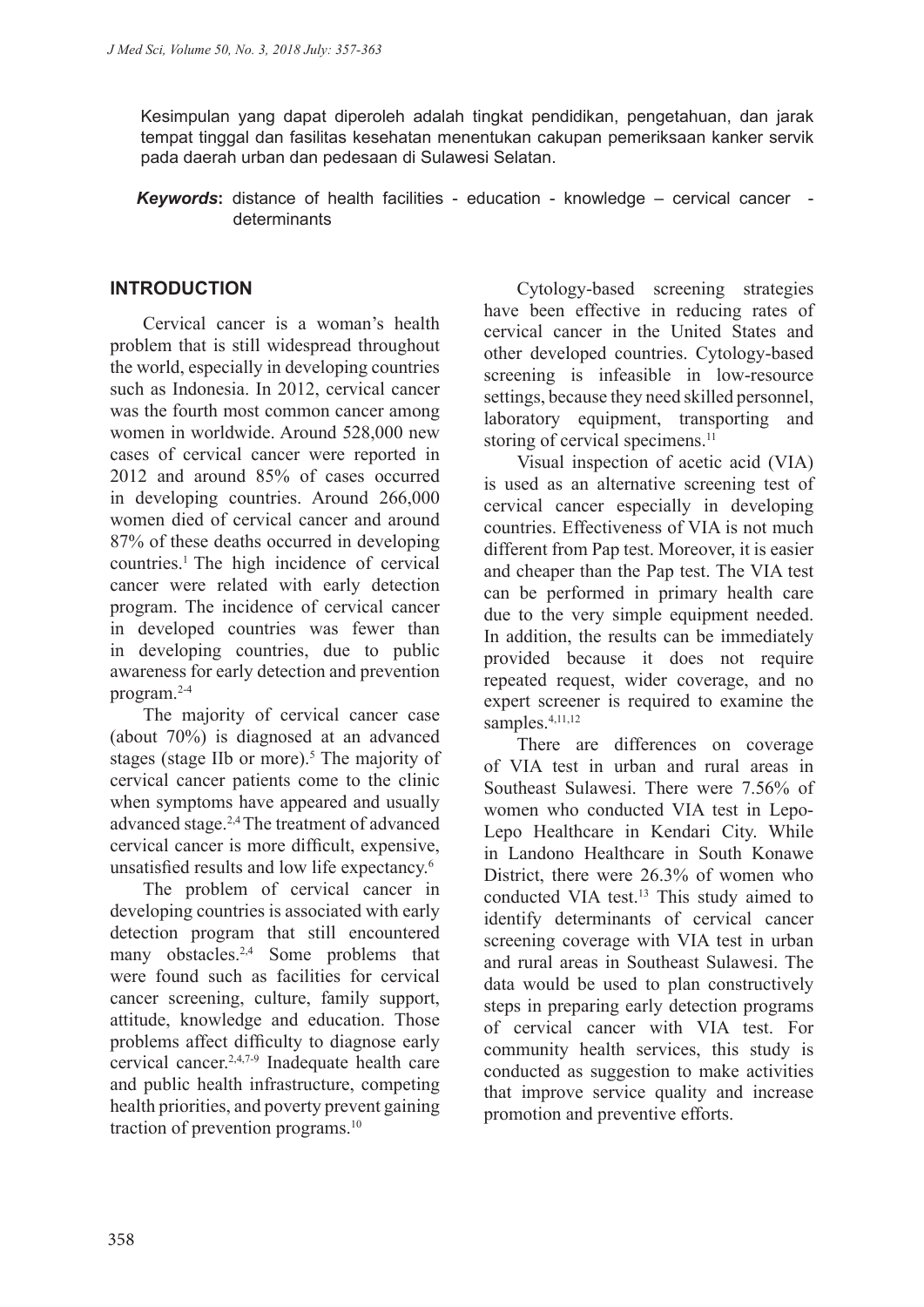#### **MATERIALS AND METHODS**

#### **Sample specificity**

This study was a quantitative research with cross sectional design. The population was women of childbearing age who used VIA test in Lepo-Lepo Healthcare in Kendari City and Landono Healthcare in South Konawe District, Southeast Sulawesi. The study was conducted in a period of January to June 2016. Samples were selected by consecutive sampling and were previously provided by informed consent. The inclusion criteria were patients aged 20-50 years old, married, and never had a hysterectomy. The exclusion criteria were incomplete questionnaires. Protocol of the study has been approved by the Research Ethics Committee of the Faculty of Medicine, Halu Oleo University, Southeast Sulawesi.

#### **Data collection**

Determinants of cervical cancer screening covered education background, knowledge, distance of health facilities and family support. The cervical cancer screening was the women who comes and performs cervical cancer screening by VIA test. Education was the level of formal education that has been followed. Knowledge was the ability to answer correctly related to the questions on knowledge of cervical cancer. Distance of health facilities was distance from women's house to service facilities of VIA test according to her perception. Family support was a family attitude given to perform early detection cancer with VIA test.

#### **Statistical analysis**

Data were presented as frequency and analyzed by SPSS for Windows version 16. The data were analyzed by Chi-square test with a significance value  $p \le 0.05$ .

## **RESULTS**

A total of 372 respondents involved in this study. The characteristics of respondents are presented in TABLE 1. The largest age group of respondents was 31-40 years old. The majority of respondents were low parity and first sexual intercourse at the age of more than 17 years old. The majority of respondents were workers. The family incomes of respondents in urban areas were greater than in rural areas.

TABLE 1.Characteristics of respondents

| Characteristics              | Urban |               | Rural |               |
|------------------------------|-------|---------------|-------|---------------|
|                              | n     | $\frac{0}{0}$ | n     | $\frac{0}{0}$ |
| Age (years old)              |       |               |       |               |
| • 20 – 30                    | 33    | 17.8          | 60    | 32.3          |
| • $31 - 40$                  | 81    | 43.5          | 69    | 37.1          |
| • $41 - 50$                  | 72    | 38.7          | 57    | 30.6          |
| Parity                       |       |               |       |               |
| $\bullet$ Low Risk           | 174   | 93.5          | 129   | 69.4          |
| $\bullet$ High Risk          | 12    | 6.5           | 57    | 30.6          |
| The age of first intercourse |       |               |       |               |
| $\bullet$ < 17 years old     | 21    | 11.3          | 36    | 19.4          |
| $\bullet \geq 17$ years old  | 165   | 88.7          | 150   | 80.6          |
| Occupation                   |       |               |       |               |
| $\bullet$ Work               | 99    | 53.2          | 129   | 69.4          |
| • Housewife                  | 87    | 46.8          | 57    | 30.6          |
| Family income                |       |               |       |               |
| $\bullet$ Less               | 21    | 11.3          | 117   | 62.9          |
| Enough                       | 165   | 88.7          | 69    | 37.1          |

TABLE 2 presented the characteristics of respondents respondents from urban and rural areas consisted education, knowledge, distance of health facilities, and family support. The majority of respondents in urban areas had high education (56.5%), while respondents in rural areas had basic education (46.8%). There were significant differences between the education levels of respondents in urban and rural areas (p=0.000). The majority of respondents in urban and rural areas had sufficient knowledge, but the majority of respondents who had good knowledge were in rural areas (37.0%). There were significant differences between the knowledge of respondents in urban and rural areas ( $p = 0.000$ ). Distance of health facilities in urban areas ware close distance (59.7%) while the distance in rural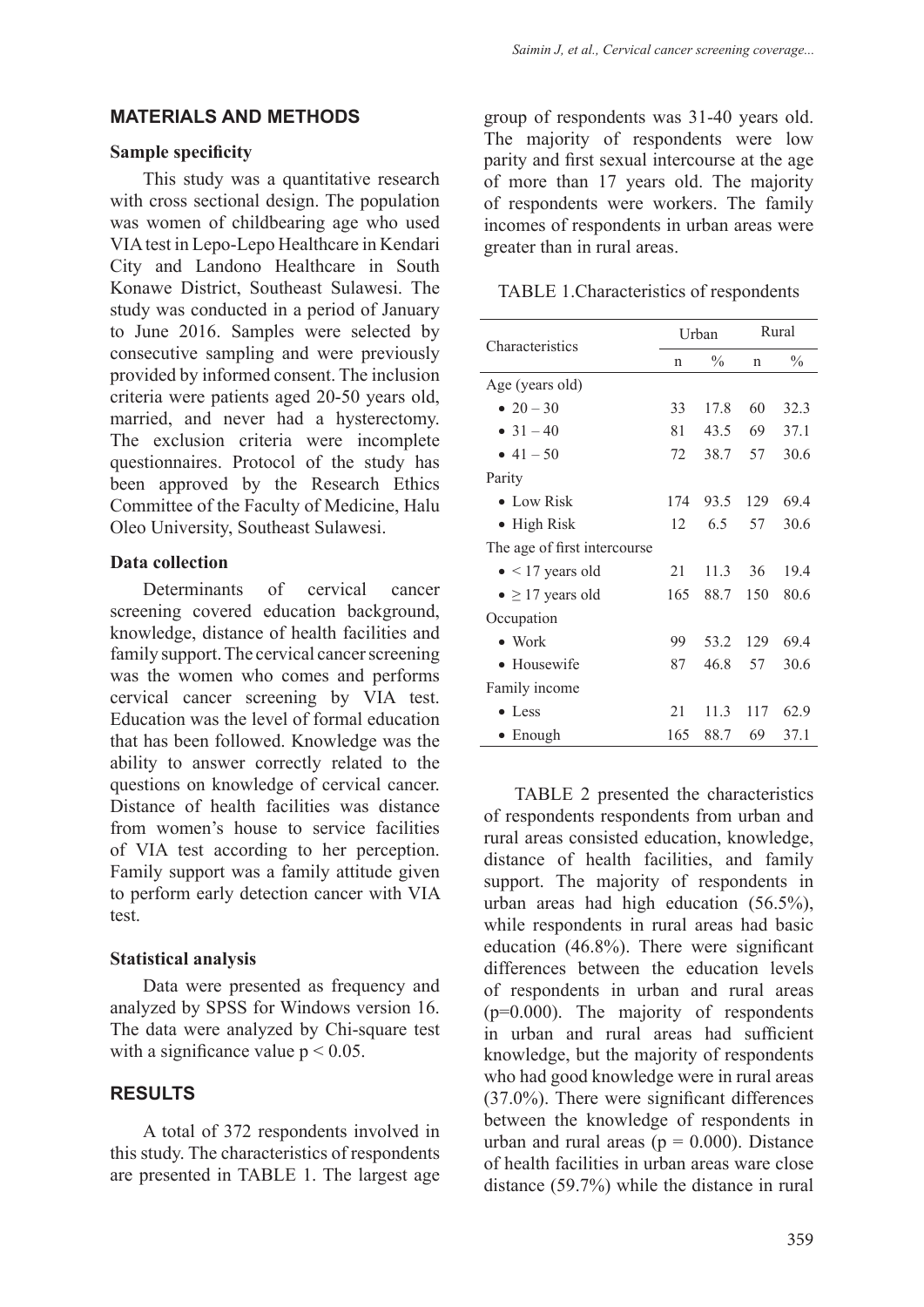areas was long distance (69.4%). There were significant differences between the distance of health facilities in urban and rural areas (p=0.001). Respondents' family support in urban areas was 93.5% and in rural areas was 87.1%. There was no significant difference between family support in urban and rural areas  $(p=0.224)$ .

| TABLE 2. Education, knowledge, distance |  |  |  |  |  |
|-----------------------------------------|--|--|--|--|--|
| of health facilities, and family        |  |  |  |  |  |
| support of respondents from             |  |  |  |  |  |
| urban and rural areas.                  |  |  |  |  |  |

|                                  | Coverage of VIA test |               |       |               |         |
|----------------------------------|----------------------|---------------|-------|---------------|---------|
| Characteristics                  | Urban                |               | Rural |               | p       |
|                                  | n                    | $\frac{0}{0}$ | n     | $\frac{0}{0}$ |         |
| Education                        |                      |               |       |               |         |
| • Basic                          | 15                   | 8.00          | 87    | 46.8          |         |
| $\bullet$ Middle                 | 66                   | 35.5          | 75    | 40 3          | 0.000   |
| • High                           | 105                  | 56.5          | 24    | 12.9          |         |
| Knowledge                        |                      |               |       |               |         |
| $\bullet$ Lack                   | 33                   | 17.7          | 12    | 6.5           |         |
| • Sufficient                     | 141                  | 75.8          | 105   | 56.5          | 0.000   |
| $\bullet$ Good                   | 12                   | 6.5           | 69    | 37.0          |         |
| Distance of<br>health facilities |                      |               |       |               |         |
| • Close distance                 | 111                  | 59.7          | 57    | 30.6          | 0.001   |
| • Long distance                  | 75                   | 40.3          | 129   | 694           |         |
| Family support                   |                      |               |       |               |         |
| Give support                     | 174                  | 93.5          | 162   | 87.1          | 0 2 2 4 |
| No support                       | 12                   | 6.5           | 24    | 12.9          |         |
| Total                            | 186                  | 100           | 186   | 100           |         |

## **DISCUSSION**

This study investigated women who live in urban and rural areas in the Southeast Sulawesi. The largest age group of respondents who performed VIA test were 31-40 years old. This result was similar to previous studies that found the percentage who do not perform cervical cancer screening in the last 5 years was higher in women aged 23-29 years old and  $60-65$  years old.<sup>14</sup>

The majority of respondents were low

parity and first sexual intercourse at the age of more than 17 years old. Although it was classifiedas low risk, however the VIA test was still needed to be conducted. There are several risk factors of cervical cancer, such as having sexual intercourse at a young age and high parity.1,2,15 Those who have been active sexually before the age of 16 years old have a risk of cervical cancer by 10-12 times greater than those aged 20 years old and over. Those who have children in the number above 5 will often experience trauma of the cervix, making it easier to change mucosal cells to be abnormal and closely related to the incidence of cervical cancer.<sup>16</sup>

VIA is used as an alternative screening and more encouraged, especially in developing countries. VIA is low-cost screening technologies.<sup>17</sup> Respondents come from various segments of community.4 Respondents in this study have sufficient and less family income. This shows that the VIA test is an affordable examination. VIA test did not need much money and it was cheaper.2,4 This is unlike the results of previous study which find that the higher income level would get, the better practice of Pap's smears would perform.18 This condition is caused by Pap's smears test is more expensive than the VIA test. Economic factors contribute significantly to practice on VIA test. The ability to choose health care related to economic status. The higher income level of the community had, the better health practice of the community would get.<sup>19</sup> Previous research in five countries found that using the VIA test carried out together at the time of cervical examination can reduce the incidence of cervical cancer and reduce costs. $12,20$ 

The majority of respondents in this study were workers. The result was similar to the previous studies, it showed that employment did not affect VIA test.7 It shows that the VIA test is easier to do because it can be done at primary health care, so that working women do not spend much time to leave their work.

In this study, most respondents in urban and rural areas have enough knowledge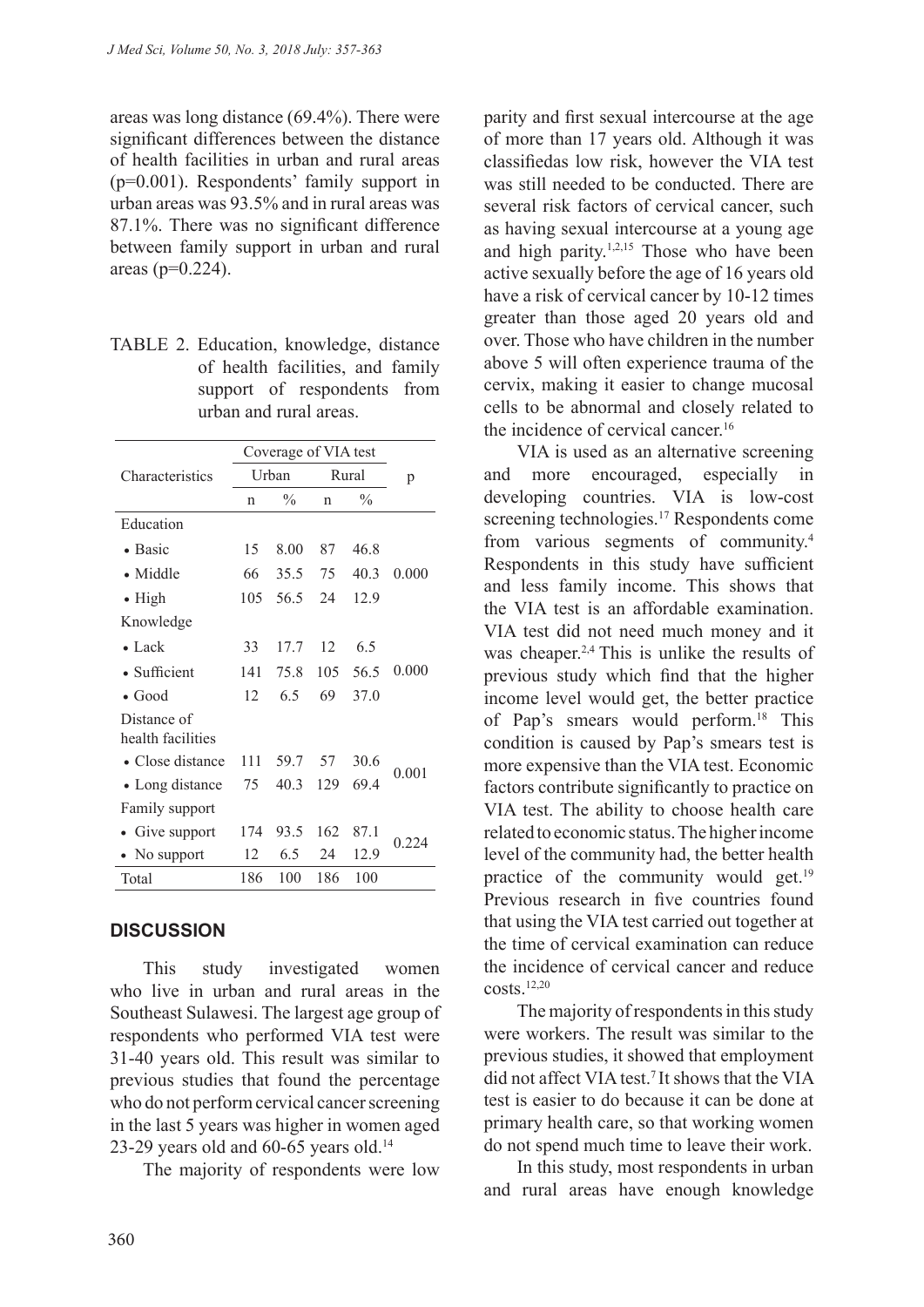about cervical cancer and VIA test. This study reported that rural respondents have more good knowledge of cervical cancer than urban respondents. Knowledge is something known or recognized. Knowledge is obtained by performing empirically and rationally, it can also be obtained through a reasonable and logical thinking mind. Knowledge is influenced by factors of education, media, and information.18 Information and education can improve the knowledge so it contributes to the success of early detection program in rural areas. This result is similar to the previous studies that find the relationship between knowledge about cervical cancer with participation of VIA test.<sup>7</sup>

This study showed that respondents in rural areas had good knowledge of cervical cancer. It showed that health information and education had been successfully conducted in rural areas. Working area system of health center has made easier for officers to socialize and provide health information and education to the community. Although they have low education level, but good and intensive information both formal and informal will improve public knowledge. This study found that education level did not affect knowledge and VIA respondents.7 Knowledge of urban communities may be derived from self-generated information, and it is because the urban communities are busier than rural communities, so health information and education from officers cannot beperformed intensively.

Coverage of VIA testis related to distance of residence and health center. VIA more accessible because it can be done in primary health center.2,6 Practice is affected by the ease of access to health services. Access to health services is related to the distance of the health center. The closer the distance between recipients and service providers, the tendency to choose health services is higher.2,4 Tran *et al*. found that women in rural areas were reluctant to screen for cervical cancer because remote medical centers required more time and cost for screening.<sup>21</sup>

Practice was influenced by family support. Family support affected the tendency to choose practice that were appropriate for family support. $8,18$  This study found that the majorityof respondents in urban and rural areas had good family support. This result was similar to the previous studies that found the relationship between family support and interest in conducting VIA test.<sup>8</sup> Family support might be affected by environmental factors. The social environment has a profound influence on health status, such as health beliefs, traditions, social and cultural interaction. According to Blum, the environment is one of the determinants of health status. Social and cultural environment influences the health status and health practice. Cultural factors contribute to disparities in health care.18

Health practice can be influenced by internal and external factors. Similarly, the practice of cervical cancer screening is influenced by internal and external factors, which are predisposing factors, enabling factors and reinforcing factors.<sup>18</sup>

## **CONCLUSION**

Based on the results study, we concluded that education level, knowledge, and distance of health facilities are determinants of cervical cancer screening coverage in urban and rural areas in Southeast Sulawesi. There are differences of education level, knowledge, and distance of health facilities for VIA test in urban and rural areas. There is no difference of family support for VIA test in urban and rural areas.

## **ACKNOWLEDGEMENTS**

We would like to thanks all the parties who had contribute in this study. We also send our gratitude to all the women participants from Kendari and rural areas of South Konawe, Southeast Sulawesi for their participation on this study.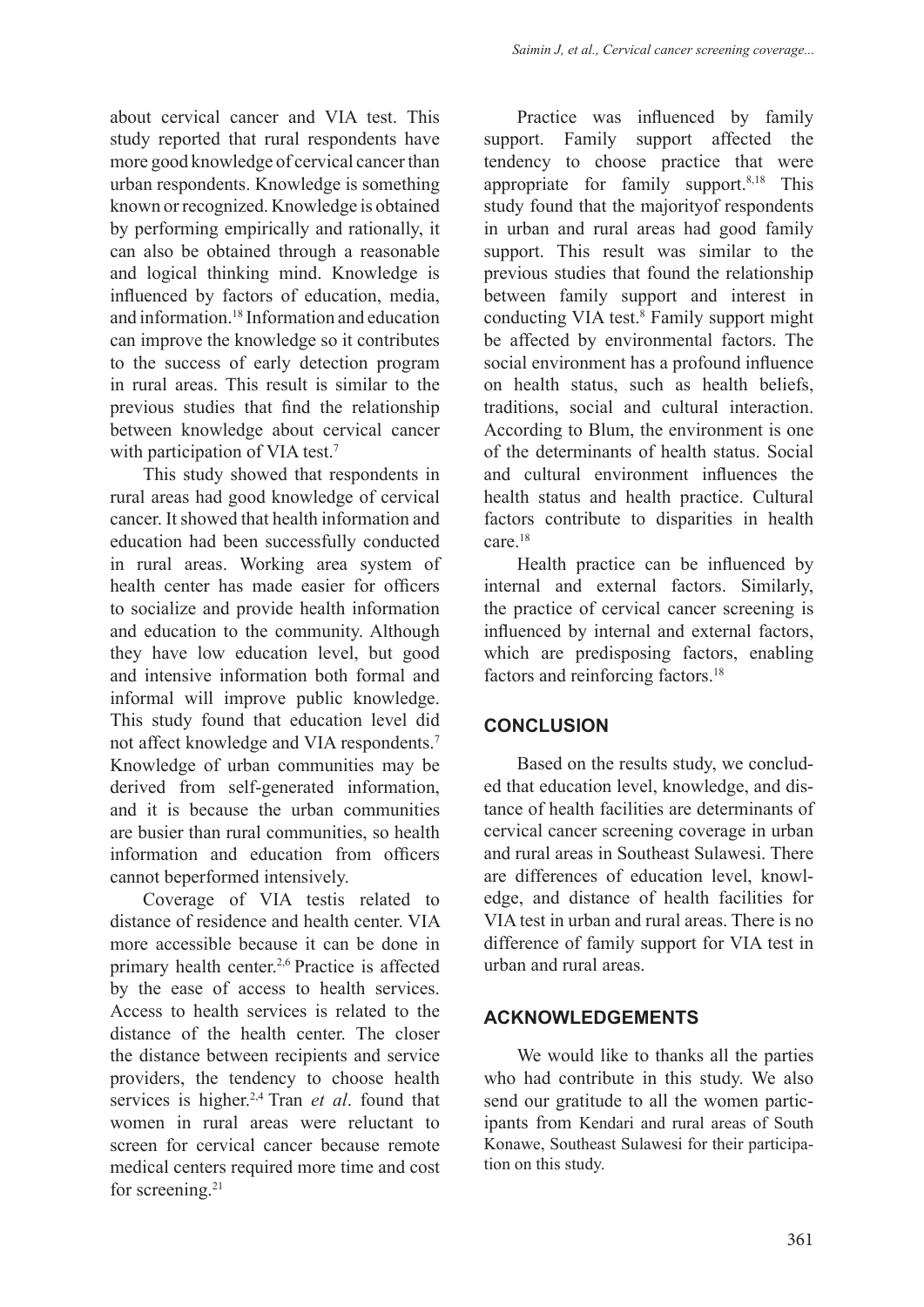# **REFERENCES**

- 1. Ferlay J, Soerjomataram I, Dikshit R, Eser S, Mathers C, Rebelo M, *et al.* Cancer incidence and mortality worldwide: sources, methods and major patterns in Globocan 2012. Int J Cancer 2015; 136(5): E359-86. https://doi.org/10.1002/ijc.29210
- 2. Direktorat Jendral PP & PL. Pencegahan kanker payudara dan kanker leher rahim. Jakarta: Kementrian Kesehatan Republik Indonesia; 2011.
- 3. Nuranna L. Extending coverage and developing a network for achieving cervical cancer screening with documentation on visual inspection of acetic acid (Do-VIA) in Indonesia. Indones J Obstet Gynecol 2014; 2(2): 62-3.
- 4. Nuranna L, Purwoto G, Anggreni TD, Utami TW, Aziz MF, Andriyono. Skrining kanker serviks dengan IVA dan model aplikasi di lapangan. Edisi 2. Jakarta : Divisi Onkologi Ginekologi Departemen Obstetri dan Ginekologi Fakultas Kedokteran Universitas Indonesia; 2012: 21-2.
- 5. Anggraeni TD, Nuranna L, Chaterine C, Sobur CS, Rahardja F, Hia CW. Distribution of age, stage, and histopathology of cervical cancer: a retrospective study on patients at Dr.Ciptomangunkusumo Hospital, Jakarta Indonesia, 2006-2010. Indones J Obstet Gynecol 2011; 35(1): 21-4
- 6. Djayadilaga, Saifuddin AB, Daili SF, Wratsangka R, Mohamad K, Djauzi S. Langkah-langkah Praktis Paket Pelayanan Kesehatan Reproduksi Esensial. Ed. 2. Jakarta: Pusat kesehatan reproduksi FKUI; 2007.
- 7. Maharsie L & Indarwati. Hubungan pengetahuan ibu tentang kanker serviks dengan keikutsertaan ibu melakukan IVA test di Kelurahan Jebres Surakarta. Jurnal Penelitian. 2012; 9(2): 46-54.
- 8. Rahma RA, & Prabandari F. Beberapa faktor yang mempengaruhi minat WUS (wanita usia subur) dalam melakukan

pemeriksaan IVA (inspeksi visual dengan pulasan asam asetat) di Desa Pangebatan Kecamatan Karanglewas Kabupaten Banyumas Tahun 2011. Jurnal Ilmiah Kebidanan. 2012; 3(1), 1-14.

- 9. Darnindro N, Jasin MR, Martina, Heryanto L, Ardiansyah D, Tambunan M, *et al.* Pengetahuan sikap perilaku perempuan yang sudah menikah mengenai pap smear dan faktor-faktor yang berhubungan di Rumah Susun Klender Jakarta 2006. Maj Kedokt Indon 2007; 57(7): 220-6.
- 10. Adefuye PO, Broutet NJ, de Sanjose S, Denny LA. Trials and projects on cervical cancer and human papillomavirus prevention in Sub-Saharan Africa. Vaccine 2013; 31 (Suppl 5): F53–9. https://doi.org/10.1016/j.vaccine.2012.06.070
- 11. Sherris J, Wittet S, Kleine A, Sellors J, Luciani S, Sankaranayaranan R, *et al.* Evidence-based, alternative cervical cancer screening approaches in lowresource settings. Int Perspect Sex Reprod Health 2009; 35(3): 147–54. https://doi.org/10.1363/3514709
- 12. Belinson JL, Pretorius RG, Zhang WH, Wu LY, Qiao YL, Elson P*.* Cervical cancer screening by simple visual inspection after acetic acid. Obstet Gynecol 2001; 98 (3): 441–4. http://dx.doi.org/10.1097/00006250-200109000-00014
- 13. Saimin J. Studi komparatif cakupan deteksi dini kanker serviks dengan metode IVA pada 2 fasilitas pelayanan yang berbeda di Sulawesi Tenggara. Proceeding of the 7<sup>th</sup> Scientific Meeting of Indonesian Obstetric and Gynecologic Association; 2014, February 10-12; Makassar, Indonesia.
- 14. Benard VB, Thomas CC, King J, Massetti GM, Doria-Rose VP, Saraiya M, *et al.* Vital signs: cervical cancer incidence, mortality, and screening - United States 2007–2012. MMWR Morb Mortal Wkly Rep 2014; 63(44): 1004-9.
- 15. Hacker NF. Cervical cancer. In :Berek JS, Hecker NF, editors. Practical